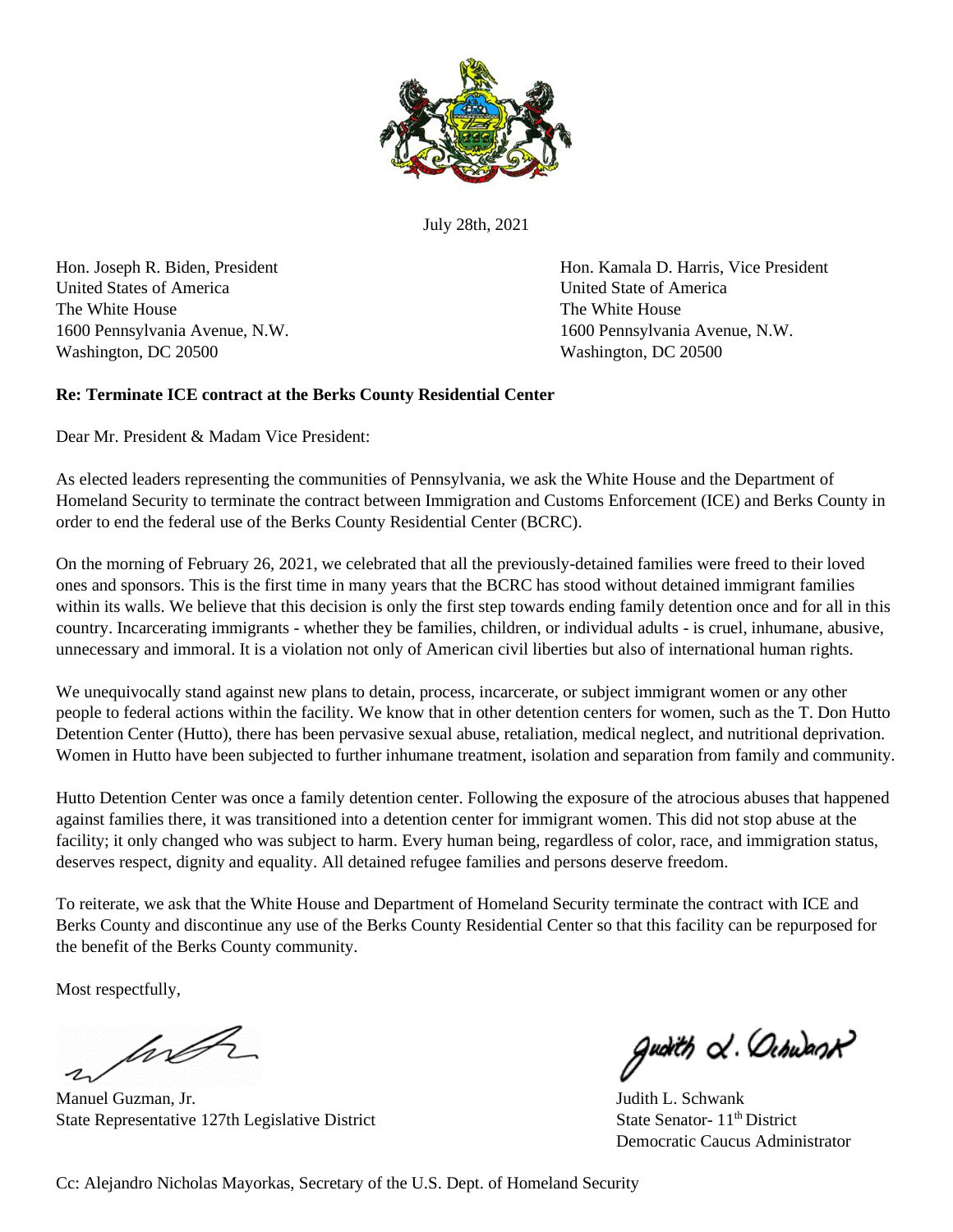Wayne & Antona

Wayne Fontana Maria Collett State Senator-  $42<sup>nd</sup>$  District State Senator-  $12<sup>th</sup>$  District Democratic Caucus Chairman Democratic Caucus Secretary

Katie Muth **Amanda Cappelletti** Democratic Policy Chair

comma

Tim Kearney Nikil Saval State Senator- 26<sup>th</sup> District

Christine M. Tartaglione

Christine Tartaglione Lindsay Williams State Senator- 2<sup>nd</sup> District

Rep. Brian Sims Rep. Benjamin Sanchez Philadelphia County **Montgomery County** Montgomery County

Rep. Mike Schlossberg Rep. Carol Hill-Evans  $132<sup>nd</sup>$  Legislative District 95<sup>th</sup> Legislative District Lehigh County, Pennsylvania York County

Mai Cett

(Imandi Medapullers)

State Senator-  $44<sup>th</sup>$  District State Senator-  $17<sup>th</sup>$  District

State Senator- 1<sup>st</sup> District

Say M. Williams

State Senator- 44<sup>th</sup> District

Bym V. Sny

182<sup>nd</sup> Legislative District 153<sup>rd</sup> Legislative District 153<sup>rd</sup> Legislative District

Rep. Rick C. Krajewski **Rep. Alice C. Krajewski** Rep. Melissa Shusterman 188<sup>th</sup> Legislative District 157<sup>th</sup> Legislative District Philadelphia County Counties<br>
Chester/Montgomery Counties

Carol Hill Evans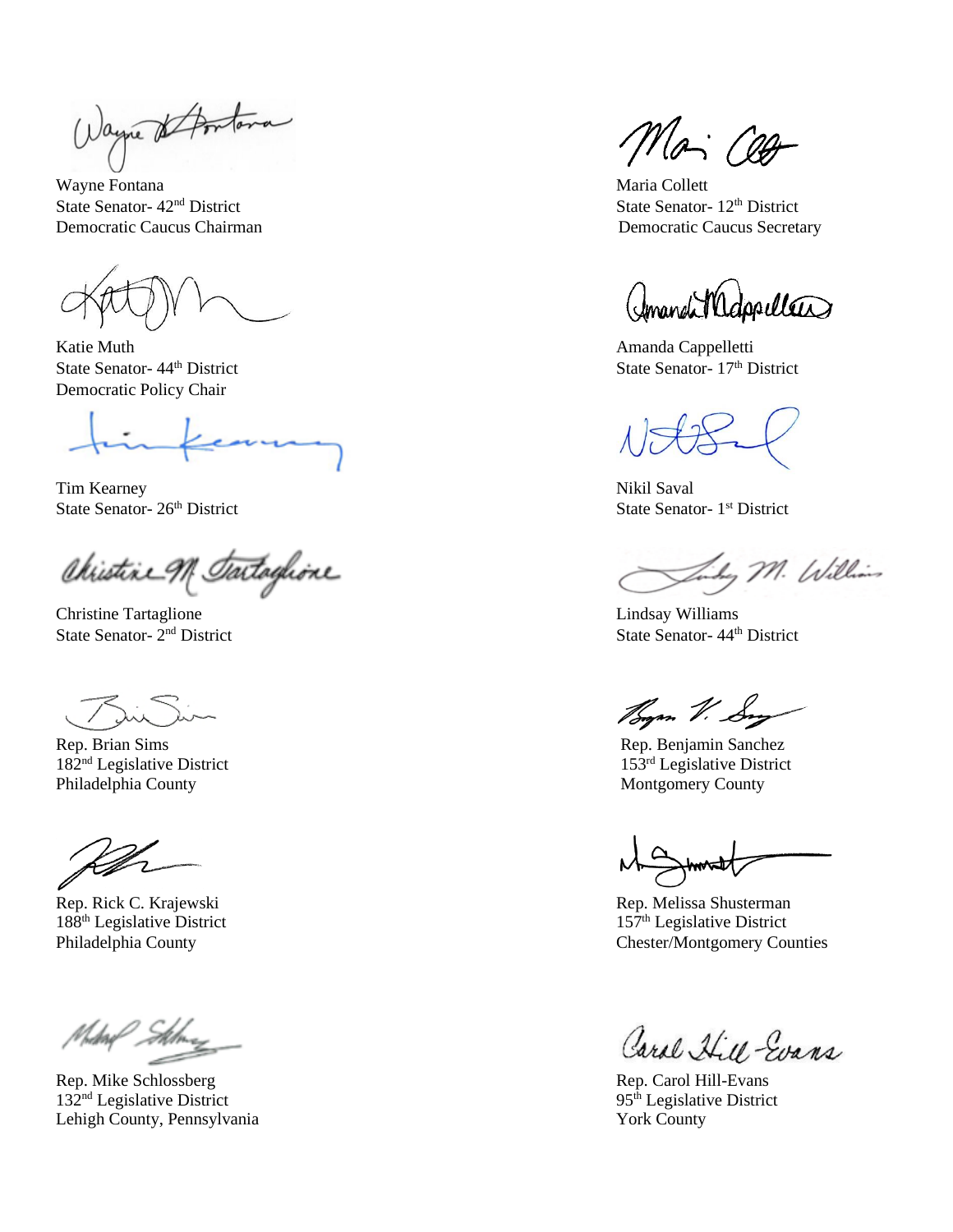Junnifor O'Mara

Rep. Jennifer O' Mara Rep. Jessica L. Benham 165<sup>th</sup> Legislative District 36<sup>th</sup> Legislative District Delaware County and the county of the county of the county of the county of the county of the county of the county of the county of the county of the county of the county of the county of the county of the county of the co

Jake whealt,

Allegheny County **Philadelphia County** Philadelphia County

DoBulbel

Rep. Donna Bullock Rep. Joseph Hohenstein Philadelphia County Philadelphia County

Rep. Sara Innamorato Rep. Nancy Guenst

Toule friel Otter

Rep. Danielle Friel Otten Rep. Pete Schweyer  $155<sup>th</sup>$  Legislative District 22<sup>nd</sup> Legislative District Chester County Lehigh County Lehigh County

Christing D. Sappay

158<sup>th</sup> Legislative District 175<sup>th</sup> Legislative District Chester County Philadelphia County

Thany Jo Saley

Montgomery County **Montgomery County** Montgomery County

sica Benham

Rep. Jake Wheatley, Jr.  $\qquad \qquad$  Rep. Christopher M. Rabb  $19<sup>th</sup>$  Legislative District 200<sup>th</sup> Legislative District

In (HC

 $195<sup>th</sup>$  Legislative District 177<sup>th</sup> Legislative District

 $21<sup>st</sup>$  Legislative District  $152<sup>nd</sup>$  Legislative District Allegheny County **Montgomery/Philadelphia Counties** Montgomery/Philadelphia Counties

Mary Louise Isaccson

Rep. Christina D. Sappey **Rep. Accessible Islands** Rep. Mary-Louise Isaacson

 $\mathcal{G}_{\mathcal{A}}(q)$ 

Rep. Mary Jo Daley Rep. Joseph G. Webster  $148<sup>th</sup>$  Legislative District 150<sup>th</sup> Legislative District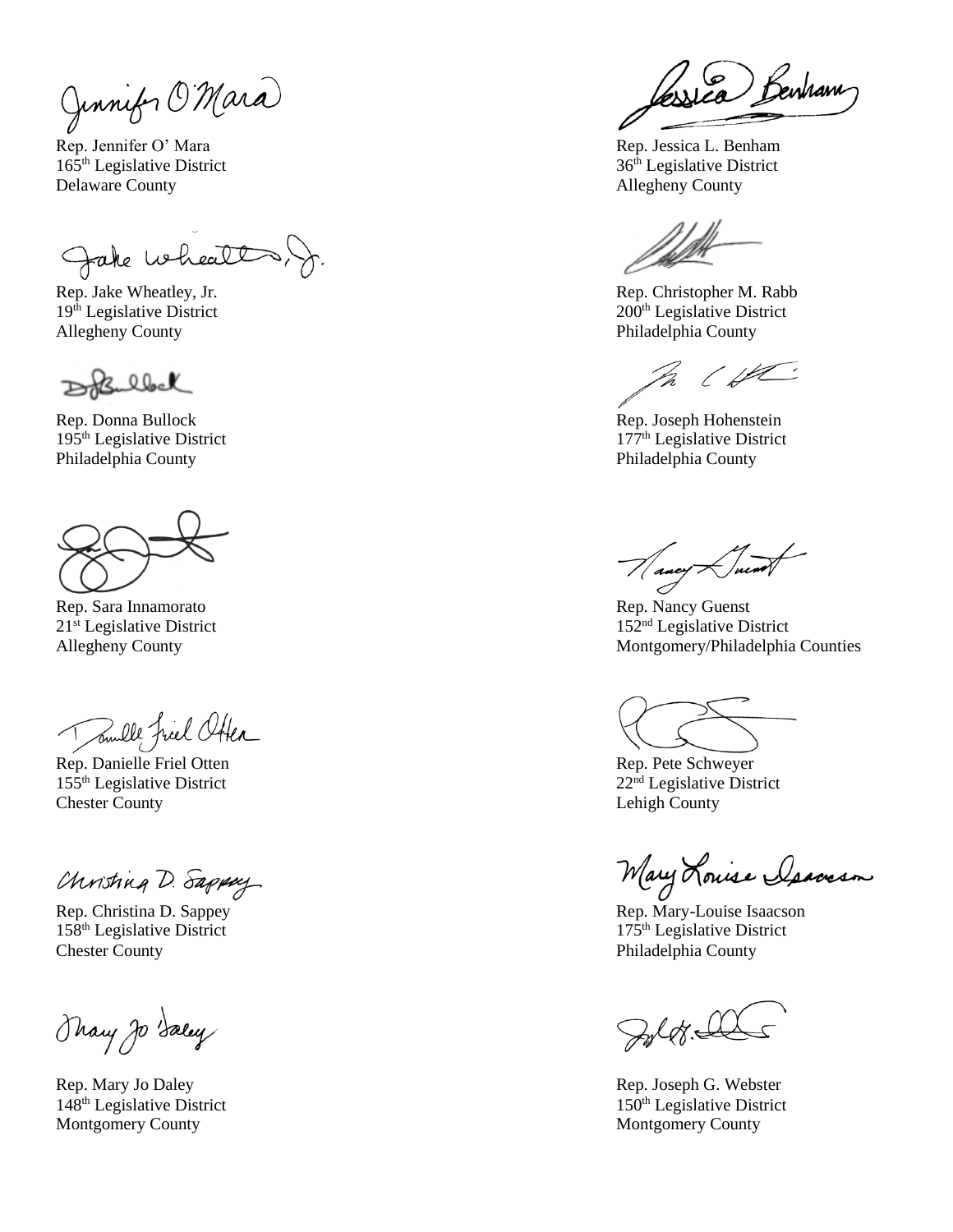L2 Hanbidge

Rep. Liz Hanbidge **Rep. Dan B. Frankel** 

Summer Lee

Allegheny County Chester County

Melet Kapt

Rep. Malcolm Kenyatta Rep. Jeanne McNeill 181<sup>st</sup> Legislative District 133<sup>rd</sup> Legislative District Philadelphia County Lehigh County

Rep. Elizabeth Fiedler Rep. Isabella Fitzgerald Philadelphia County Philadelphia County

Hephen Kinsey

Rep. Stephen Kinsey Rep. Tim Briggs 201<sup>st</sup> Legislative District 149<sup>th</sup> Legislative District Philadelphia County **Montgomery County** Montgomery County

Hon. Helen Gym Hon. Maria Quinoñes Sanchez Philadelphia Councilmember At-Large 3

(WAS Vramkel

61st Legislative District Democratic Chairman, Health Committee Montgomery County 23rd Legislative District Allegheny County

pristine C. Havard

Rep. Summer L. Lee Rep. Kristine C. Howard  $34<sup>th</sup>$  Legislative District  $167<sup>th</sup>$  Legislative District

Jeane Mckill

Mantre 1-53 grad

184<sup>th</sup> Legislative District 203<sup>rd</sup> Legislative District

Tim Briga

Whis Obiong Sanch

3<sup>rd</sup> District, Philadelphia City Council